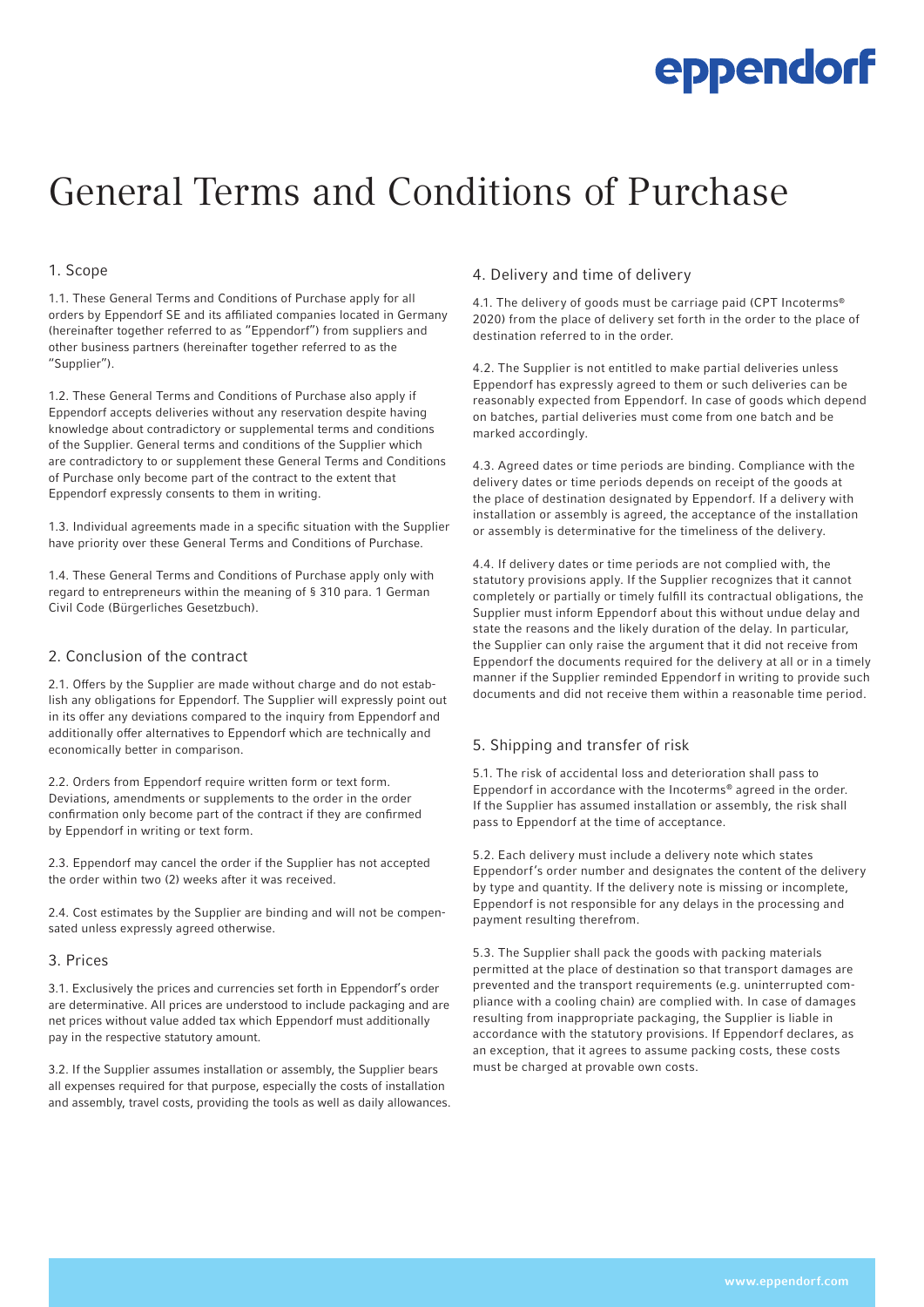#### 6. Use of subcontractors

The Supplier is not entitled to have work owed by it to Eppendorf performed by third parties (e.g. subcontractors) without the prior written consent of Eppendorf.

#### 7. Payment terms

.

7.1. Payments are due within thirty (30) days. The period of payment shall commence as soon as (i) the delivery has been handed over to Eppendorf or a party appointed by Eppendorf to receive the delivery at the place of destination, (ii) all other performance has been completely rendered (including any agreed acceptance) and (iii) a properly issued invoice has been received by Eppendorf.

7.2. In case of payment within fourteen (14) days, Eppendorf is entitled to deduct three (3) percent discount. A deduction of the discount is also permissible if Eppendorf exercises a set-off or withholds payments in a reasonable amount based on defects.

7.3. The Supplier must prepare for each order a verifiable invoice which must contain all mandatory information required under Germanlaw. Eppendorf's complete order number and, if available, the number of the delivery note of the Supplier must be stated on the invoice. The invoice must be transmitted to the billing address designated by Eppendorf in the order.

7.4. Payment does not constitute an acknowledgement that the corresponding delivery and/or performance were in accordance with the contract.

7.5. A set-off or an assertion of a right of retention by the Supplier is excluded unless the Supplier exercises a set-off with a counterclaim that is undisputed or has been confirmed in a final non-appealable judgment or asserts a right of retention with regard to such a counterclaim.

#### 8. Responsibility to examine the goods and notify defects

8.1. To the extent practical in the normal course of business, Eppendorf will conduct an examination of the goods without undue delay after they have been received at the place of destination to determine whether the goods correspond to the order quantity and type and whether there is any externally visible transport damage or any other externally apparent defect.

8.2. If Eppendorf discovers in the examination upon receipt of goods under Clause 8.1 or later that there is a defect, Eppendorf will notify the Supplier about this defect.

8.3. The Supplier waives the defense that an objection to a defect is late for all externally apparent defects for which an objection has been raised within ten (10) calendar days after delivery and with regard to all other defects for which an objection is raised within ten (10) calendar days after the defect is discovered.

#### 9. Claims based on defects

9.1. If goods are defective, Eppendorf shall be entitled to avail itself to the statutory rights for defects subject to the provisions set out in this Clause 9.

9.2. Eppendorf has the right to choose the type of supplementary performance. The Supplier may refuse the type of supplementary performance chosen by Eppendorf if this type is only possible with disproportionate costs. In case of supplementary performance, the Supplier is required to bear all expenses required for the purpose of remedial measures, including costs of transport travel, labor, material as well as installation and disassembly costs.

9.3. If the Supplier does not comply with its obligation for supplementary performance within a reasonable time period set by Eppendorf, Eppendorf may, at its sole discretion and in accordance with the statutory provisions, completely or partially rescind the contract or reduce the purchase price or itself correct the defect or have it corrected by third parties at the expense of the Supplier and claim damages or demand reimbursement of expenses incurred in vain.

9.4. The rights set forth in Clause 9.3 may be exercised without setting any deadline if Eppendorf has a particular interest in immediate supplementary performance and a request to the Supplier to correct the defect within a reasonable time period cannot be reasonably expected by Eppendorf. This is especially the case if Eppendorf must immediately correct the defect, in order to avoid being in default with its own delivery or if there is a hazard for operational security or if this is necessary to prevent extremely high damages. The statutory provisions under which the setting of a time period is not required remain unaffected therefrom.

9.5. The limitation period for claims by Eppendorf in respect of a defective good is thirty-six (36) months commencing with delivery of the defective good at the place of destination or, to the extent a delivery with installation or assembly is owed, since acceptance, unless a longer limitation period applies under the law. To the extent the Supplier delivers a defect-free item anew (replacement delivery) in the context of the Supplier's obligation for supplementary performance, the limitation period shall start to run anew after delivery of the defect-free item, unless the Supplier has expressly and correctly reserved the right to make the replacement delivery only as goodwill, to avoid disputes or in the interest of continuing the supplier relationship when effecting the supplementary performance.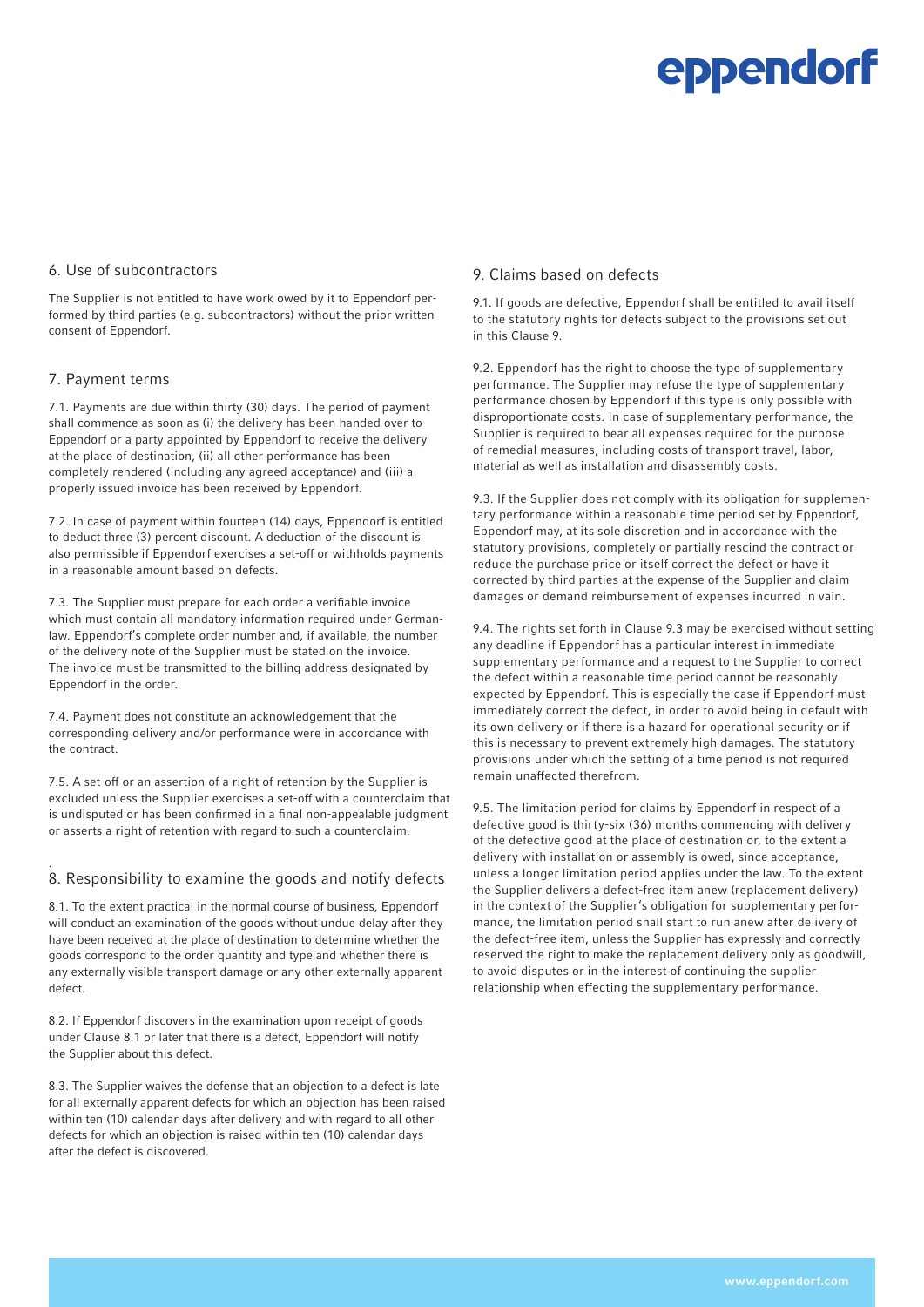#### 10. Product liability and liability insurance

10. In the event that claims are asserted against Eppendorf based on product liability, the Supplier shall indemnify Eppendorf against any such claims if and to the extent the damage has been caused by a defect in the good supplied by the Supplier. In case of fault-based liability, however, this only applies if the Supplier is at fault. If the cause of the damage fall within the area of responsibility of the Supplier, the Supplier must prove that it is not at fault.

10.2. Upon request, the Supplier shall provide reasonable assistance to Eppendorf in clarifying and defending against claims of third parties.

10.3. Under its duty to indemnify pursuant to Clause 10.1, the Supplier shall assume all costs and expenses resulting from or in connection with a legally conducted measure to prevent damage (e.g. a recall). Eppendorf will inform in advance the Supplier in a timely manner, to the extent possible and reasonable, and provide the Supplier with the opportunity to comment.

10.4. The Supplier undertakes to maintain reasonable insurance coverage with regard to product liability. Upon request, the Supplier shall provide evidence of such insurance coverage to Eppendorf.

#### 11. Intellectual property rights and other rights of third parties

11.1. The Supplier shall ensure that the delivered goods as well as the manufacturing process do not infringe any intellectual property rights or other rights of third parties.

11.2. The Supplier shall be liable for the expenses and damages resulting from an infringement of intellectual property rights or other rights of third parties (including legal fees), unless the infringement of such rights is not attributable to the Supplier. To this extent, the Supplier shall indemnify and hold Eppendorf harmless from and against all claims of third parties based on an infringement of such rights.

#### . 12. Special rights to rescind and terminate

Eppendorf is entitled to completely or partially rescind the contract or terminate it for good cause with immediate effect if the Supplier is generally unable to pay its debts, or if the Supplier has filed an application for the opening of insolvency proceedings or if the opening of insolvency proceedings has been refused for lacking assets or if there is another material deterioration in the financial situation of the Supplier or if such a situation threatens to occur and this endangers the performance of an obligation owed to Eppendorf for delivery or performance.

### 13. Provided material

13.1. Material provided by Eppendorf remains the property of Eppendorf. The Supplier shall hold such material in gratuitous custody and with the care of a prudent business man for Eppendorf and shall store the material separately from all its other goods and mark the material as property of Eppendorf. Provided material shall only be used in accordance with its designated purpose.

13.2. Any processing or remodeling of the provided material by the Supplier is always effected free of charge for and on behalf of Eppendorf. If processing of provided material occurs with goods or material not owned by Eppendorf, Eppendorf will only become co-owner of the processed product proportionately according to the invoice value of the provided material compared to the value of the other processed items. The Supplier shall hold the provided material in gratuitous custody and with the care of a prudent business man for Eppendorf.

### 14. Means of production

14.1. Tools, models, samples, measuring and testing equipment, print templates, testers for circuit board assembly and other means of production which Eppendorf provides to the Supplier to fulfill the order remain the property of Eppendorf. The means of production produced by the Supplier in fulfilling the order and invoiced to Eppendorf shall become the property of Eppendorf at the time they are produced. The Supplier shall hold the means of production in gratuitous custody and with the care of a prudent business man for Eppendorf.

14.2. All means of production as well as the items produced with them shall not be passed on to third parties or used for purposes other than the purposes of the contract without the prior written consent of Eppendorf. Eppendorf may demand that such means of production be returned if the Supplier breaches these duties or if they are no longer required to fulfill the delivery or render performance.

### 15. Print orders

In the case of all print orders, Eppendorf shall receive a final draft for approval prior to the start of production. The name of the Supplier or the printing company may only be indicated on printed materials with the express prior consent of Eppendorf.